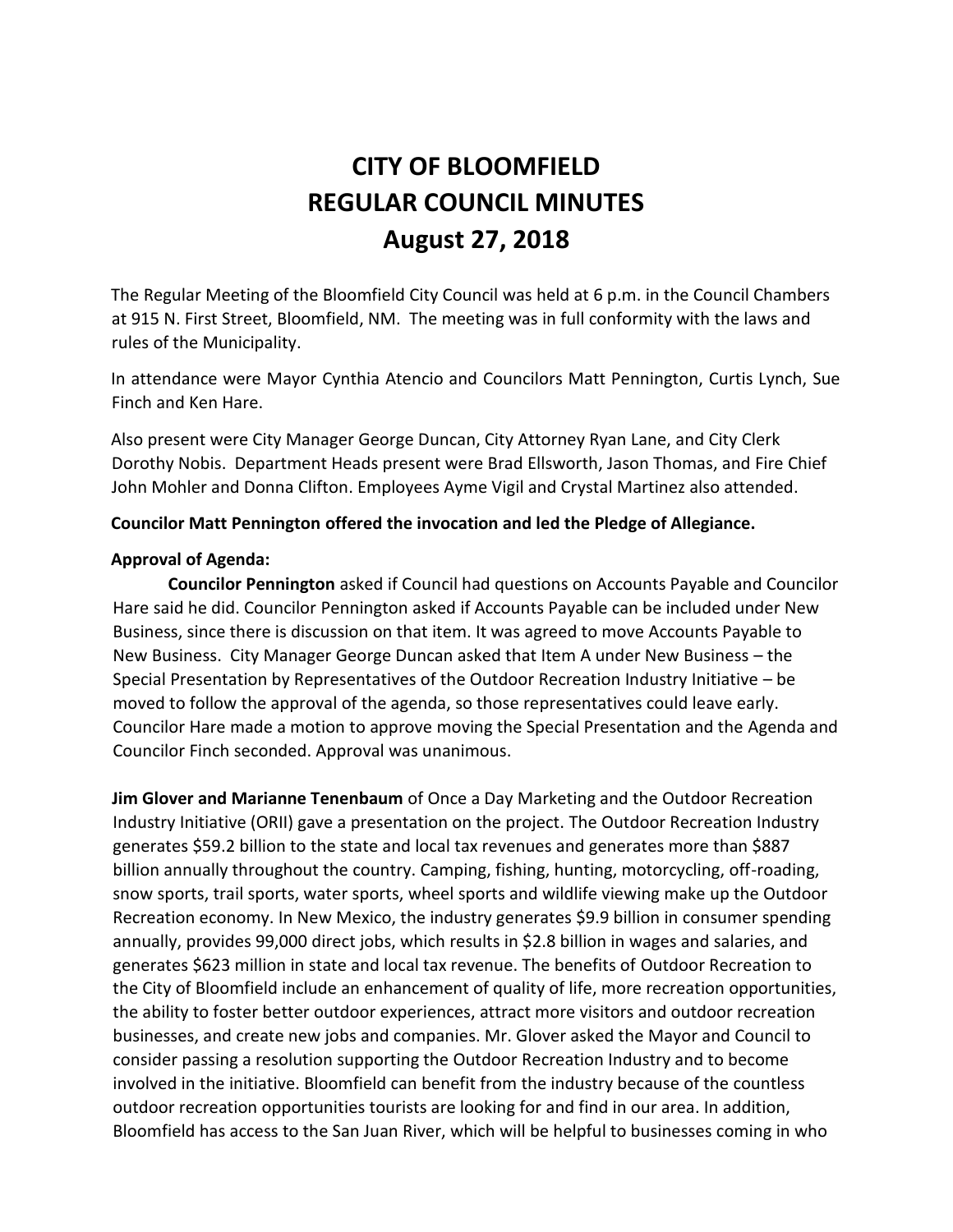are manufacturing the items those who enjoy outdoor recreation want and need to complete their recreation enjoyment. Councilor Hare, City Manager Duncan, Mayor Atencio, Doug McKim of the BLM, David Wagoner and Bryan Carter all support the initiative.

#### **Consent Agenda:**

**Councilor Lynch** moved to approve the minutes of the Regular Meeting for August 13, 2018, and Councilor Hare seconded. Approval was unanimous.

## **New Business:**

**Councilors Hare and Finch** had questions regarding **Accounts Payable**. Finance Director Brad Ellsworth and Public Works Director Jason Thomas were able to provide the answers to the questions. Councilor Hare said reviewing the Accounts Payable is necessary to ensure taxpayers money is spent wisely and in the best interest of the city. **Mayor Atencio** agreed and said new ways to save money often occur when the Accounts Payable are reviewed. Councilor Finch said it is in the best interests of the citizens to monitor spending and to keep citizens informed. Councilor Lynch moved to approve Accounts Payable and Councilor Hare seconded. Approval was unanimous.

**Public Works Director Jason Thomas** requested approval for an **Extension of Water Trust Board Grant/Loan 3548-WTB for the Riverbed Filtration Project.** Councilor Pennington moved to approve and Councilor Lynch seconded. Approval was unanimous.

**Finance Director Brad Ellsworth** presented the **Monthly Financial Report**. Mr. Ellsworth said the GRT (Gross Receipts Tax) revenues are as expected for this time of the year and he does not anticipate an increase in the GRT in the future.

# **Unfinished Business:**

**Public Works Director Jason Thomas** requested approval of **Resolution 2018-13**, which addressed the city's Capital Improvement Plan for Fiscal Years 2020-2024. At a Public Meeting held on August 21, most of the comments included the importance of the water/wastewater projects. Councilor Hare said those attending the Public Meeting requested improvements to Bergin Lane be included as a priority. Councilor Finch moved to approve the resolution and Councilor Pennington seconded. Approval was unanimous.

# **Department and Public Input:**

**Jerry Shocky** thanked the Council and city staff for looking at the issues on Miller Street and getting repairs done in a timely manner. Mr. Shocky said staff was professional and courteous and did an excellent job.

**Fire Chief John Mohler** said the Fire Department received a \$50,000 grant from FEMA (Federal Emergency Management Agency) was received and will be used for a fire prevention trailer for children. Chief Mohler added that the additional \$2,000 needed for the trailer was matched by the State Fire Fund.

**City Manager George Duncan** commended **Code Compliance Officer Joseph Collard** for responding to a concern from a citizen about a skunk odor. Officer Collard crawled under the deck of the home and found a dead skunk, which he removed.